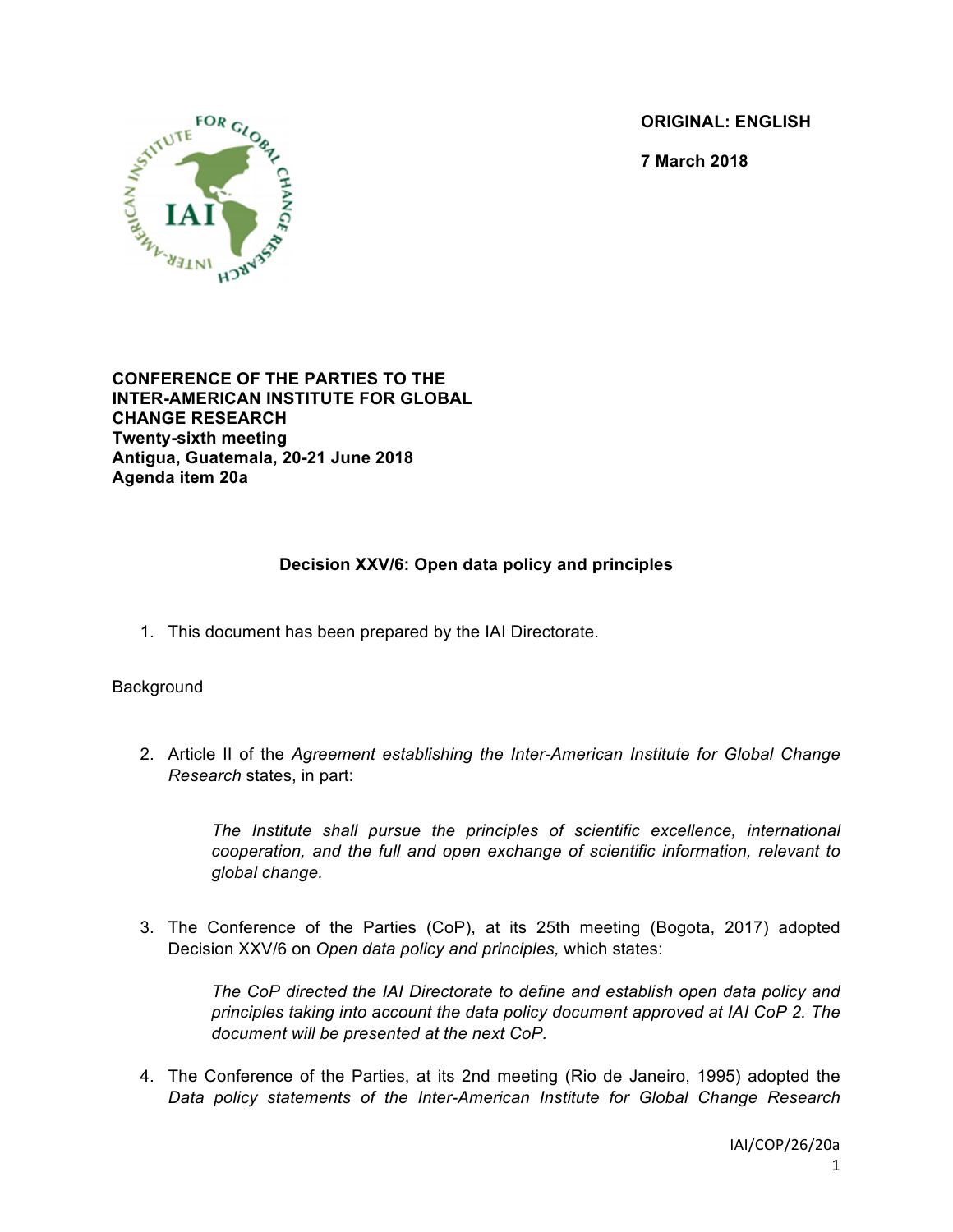which is *intended to facilitate the full and open exchange of data between the Parties of the Institute pursuant to Article II of the Agreement<sup>1</sup>* .

5. The IAI Directorate also notes that grants under the Collaborative Research Network (CRN) projects stipulate that:

> *The IAI requires a continuing commitment from the Grantee and the PI to the establishment, maintenance, validation, description, accessibility, and distribution of high-quality data that results from research supported by the grant. PIs and Grantees shall act to facilitate exchange of data among researchers. International standards shall be used to the greatest extent possible for media and for processing and exchange of data sets. By accepting this grant from the IAI, the PI and the Grantee accept their responsibility to adhere to the IAI policy for the free and open Dissemination of Results.*

> *Where applicable, a fully documented data set shall be submitted to the IAI for distribution on the IAI Data and Information System (IAI-DIS), or alternatively, the Grantee shall supply electronic metadata to the IAI-DIS.*

## **Definition**

- 6. *Open Data* is defined as *structured data that is machine-readable, freely shared, used and built on without restrictions<sup>2</sup>* . It has also been defined as …*digital data that is made available with the technical and legal characteristics necessary for it to be freely used, reused, and redistributed by anyone, anytime, anywhere<sup>3</sup>* and as …*to publicly available data structured in a way that enables the data to be fully discoverable and usable by end users<sup>4</sup>* .
- 7. Care is taken by many organizations to ensure restrictions or non-access to sensitive, private or confidential data. For example, the Center for International Earth Science Information Network's (CIESIN) *Open data policy<sup>5</sup>* stipulates that:

*Where there may be legal or other constraints on fully open redissemination, e.g., due to privacy or security issues, CIESIN will explore opportunities to make anonymized or public-use datasets available or to provide access to qualified users on a non-discriminatory basis, e.g., through usage agreements*.

*agencies: Open Data Policy-Managing Information as an Asset.* 9 May 2013. Accessed on 25 January 2018: https://www.nsf.gov/attachments/128229/public/OMB\_Memo\_Open\_Data\_Policy.pdf

 <sup>1</sup> *Data policy statements of the Inter-American Institute for Global Change Research* (IAI/4.WD/March 27, 1995). See Information document IAI/COP/26/Info.1

<sup>2</sup> *Open Data 101* (Government of Canada). Accessed on 22 January 2018: http://open.canada.ca/en/open-dataprinciples<br><sup>3</sup> International open data charter, Principles, Accessed on 22 January 2018; https://opendatacharter.net/principles/

<sup>4</sup> United States Office of Management and Budget. Memorandum for the heads of executive departments and

<sup>5</sup> *Open Data Policy* (Center for International Earth Science Information Network (CIESIN), Columbia University). See Information document IAI/COP/26/Info.3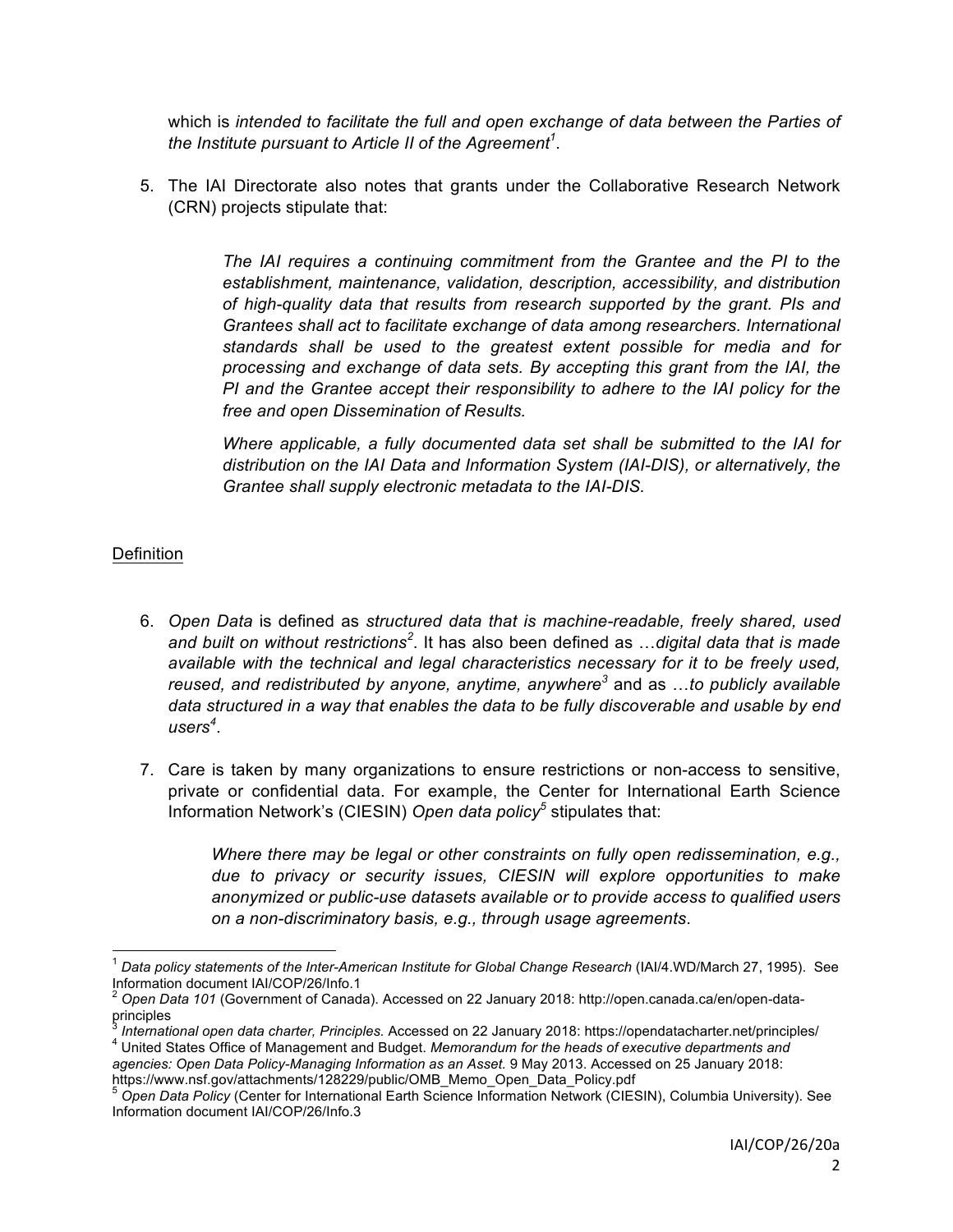#### Implementation of Decision XXV/6

- 8. In light of the above, the IAI Directorate communicated with experts working to establish open data catalogs to understand the financial and human requirements of such Policies and documentation. Consequently, policies and documentation from the Belmont Forum<sup>6</sup>, the CIESIN and the NSF were used in the updating and re-drafting of the Data *policy statements of the IAI* (CoP-2) into the new *IAI Open data policy and principles,* which is attached as an Annex 2 to the present document.
- 9. In support of work related to the conceptualization of a new *IAI Open data policy and principles*, the IAI sought advice from the Government of Uruguay Agency for Electronic Government and Information and Knowledge Society (AGESIC). As a result of these discussions, AGESIC generously offered the IAI Directorate use of its open data catalog<sup>7</sup> to begin the development of a similar system for use by Parties.
- 10. This joint initiative will provide much needed information on the requirements to develop, implement and administer such a system and offer the Directorate the means to better understand the technical and human short-term and long-term requirements needed to administer and sustain an open data catalog.
- 11. The IAI Directorate has also dedicated internal human resources to implement open data activities in support of Decision XXV/6. The Executive Assistant to the Executive Director, in addition to her regular duties, has assumed responsibility in the Directorate for coordination of activities related to open data.
- 12. The National Science Foundation (NSF), the Center for Earth Observation Sciences (CEOS), the University of Alberta and the IAI are jointly funding a post-doctorate researcher to assist in the technical development of the IAI Open Data Catalog. Part of her responsibilities include, but are not limited to: establishing metadata standards for data and information generated by IAI sponsored projects; design the structure of the IAI open data platform using the AGESIC system; design the appropriate open data architecture to accommodate a hybrid metadata registry using push and pull technologies; design appropriate web services for use by Principal Investigators to assist in making their project data available through the IAI Open Data portal; advise on longterm data archival, curation and management; and, advise on appropriate open data access policies to ensure full and open access by the IAI community.
- 13. The IAI Directorate is grateful for the generous financial contribution by the NSF and CEOS that made the above technical work possible.

<sup>&</sup>lt;sup>6</sup> Belmont Forum Data Policy and Principles. See Information document IAI/COP/26/Info.2<br><sup>7</sup> https://catalogodatos.gub.uy/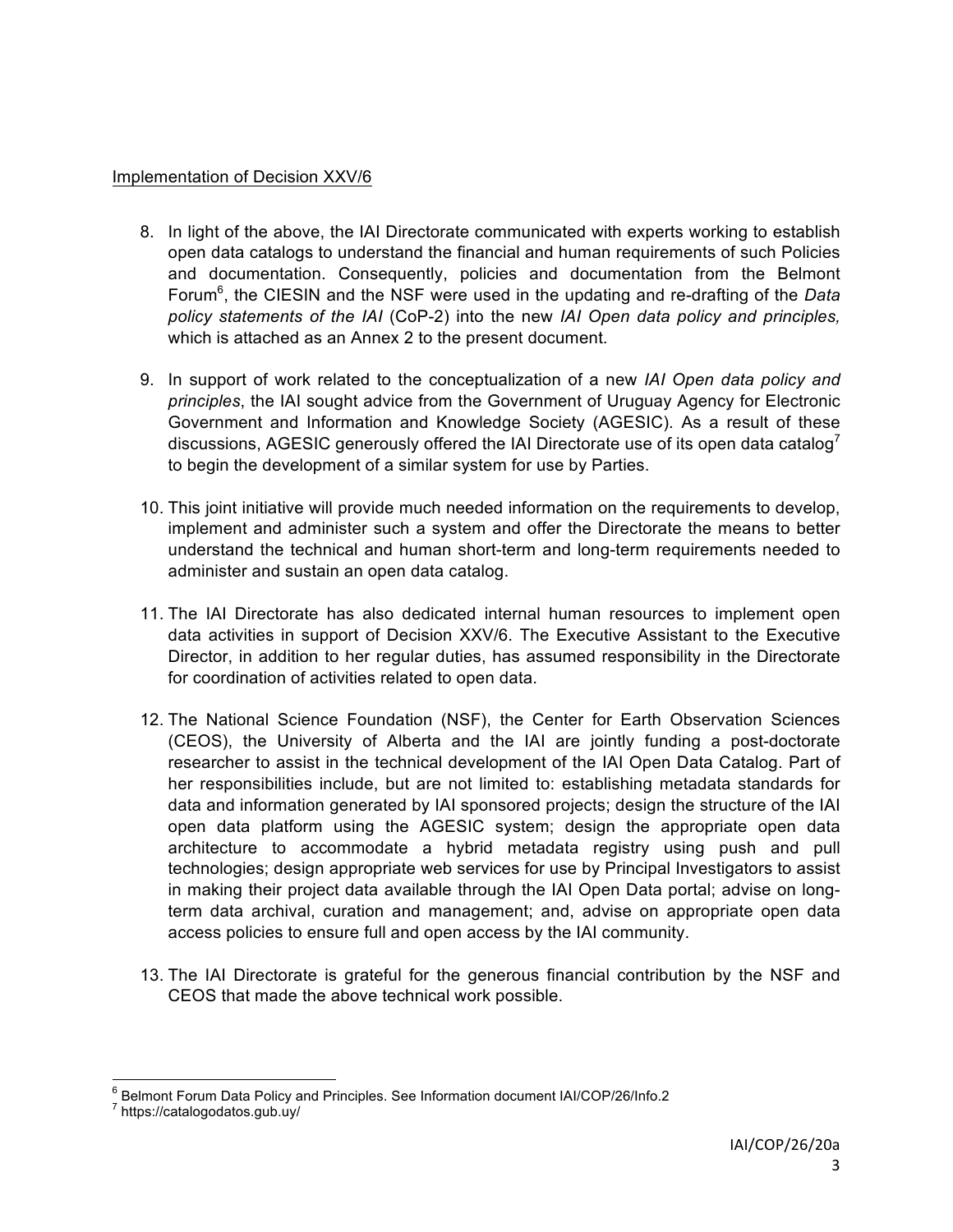# **Recommendation**

14. The Conference of the Parties is invited to consider adopting the draft decision contained in the Annex 1 to the present document.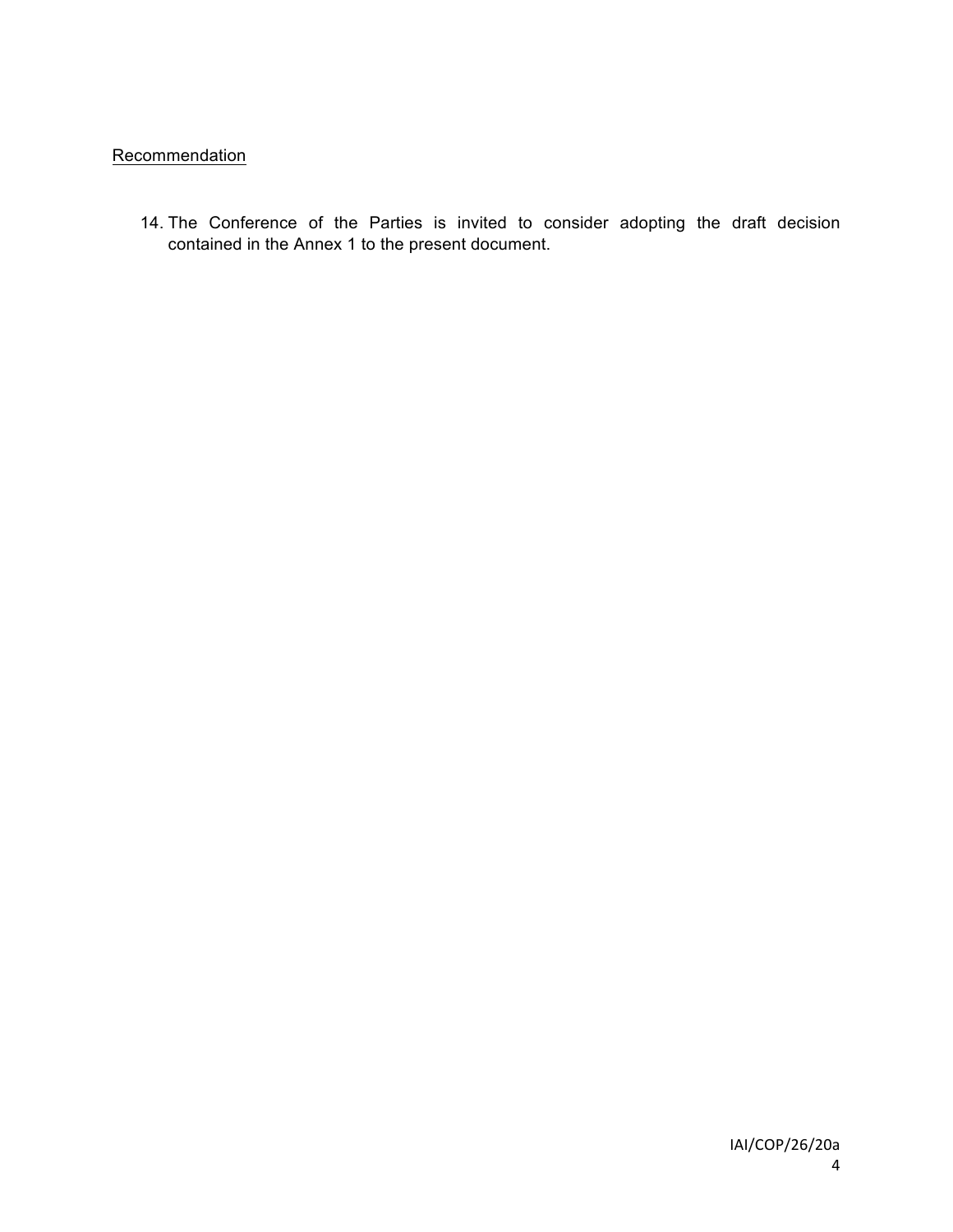Annex 1

## **Draft decisions of the Conference of the Parties**

# **Open data policy and principles**

### *Directed to the IAI Directorate*

XXVI/xx. The IAI Directorate is directed to adopt the *IAI Open data policy and principles* to provide open access, as appropriate, to data and information generated by IAI funded research.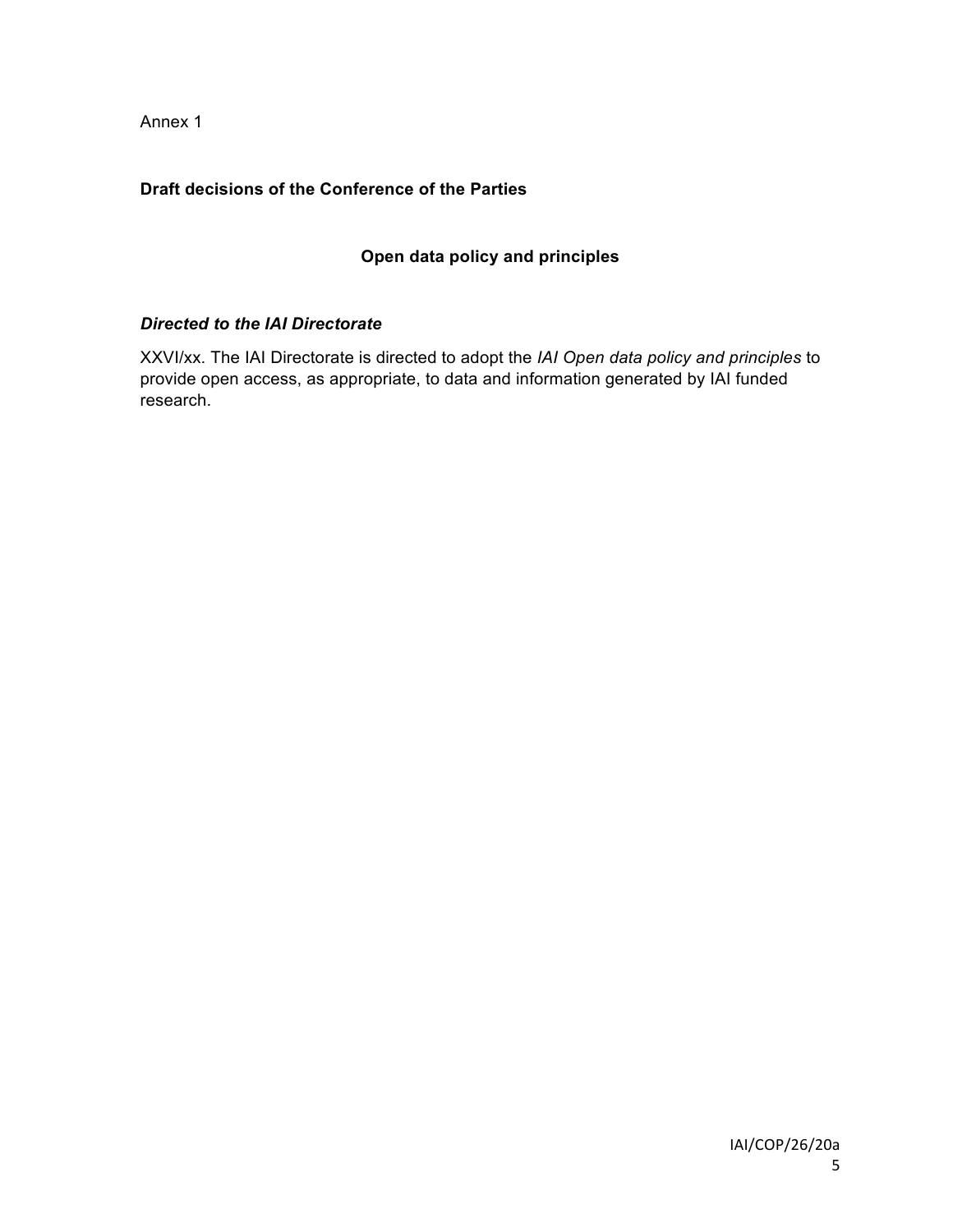#### **OPEN DATA POLICY AND PRINCIPLES**

### **OF THE**

### **INTER-AMERICAN INSTITUTE FOR GLOBAL CHANGE RESEARCH**

#### **Purpose**

This open data policy and principles document is intended to facilitate the full and open exchange of data and information between the Parties, Principal Investigators (PIs) and other stakeholders of the Institute pursuant to Article II of the *Agreement Establishing the Inter-American Institute for Global Change Research* (IAI), signed on 13 May 1992, in Montevideo, Uruguay. This document also notes that the IAI requires a continuing commitment from Grantees and PIs to the establishment, maintenance, validation, description, accessibility, and distribution of high-quality data that results from research supported by IAI grants.

This policy and principles were prepared in consonance with the goals of the IAI, and represent the IAI´s view concerning the access of investigators and institutions participating in IAI programs and projects to global change data generated by IAI funded projects. This document fully acknowledges that such data and information belong to the Parties. This document also acknowledges that some information contained herein originated from the Belmont Forum *Data policy and principles*, the Center for International Earth Science Information Network (CIESIN), Columbia University *Open data Policy*, and the *International Open Data Charter*.

### **Policy**

- 1. The IAI requires an early and continuing commitment to the: establishment, maintenance, validation, description, accessibility, and distribution of high-quality, long-term data sets.
- 2. Full and open sharing of the full suite of global change data sets between the Parties to the IAI Agreement is a fundamental objective.
	- a) Access to databases, information, and results obtained by institutions and scientists during activities previous to or external to programs funded by the IAI may be facilitated on a case-by-case basis among the Parties by a Memorandum of Understanding, taking into account the fundamental objective of the Institute: the full and open sharing of data related to global change research.
- 3. Data, information and results generated by IAI-funded programs and projects should be fully described and submitted to the IAI Directorate for inclusion in the IAI Open Data Catalog.
- 4. A fundamental principle of the IAI shall be a reciprocal relationship that will allow Parties the use of data, information, and results on an equal basis.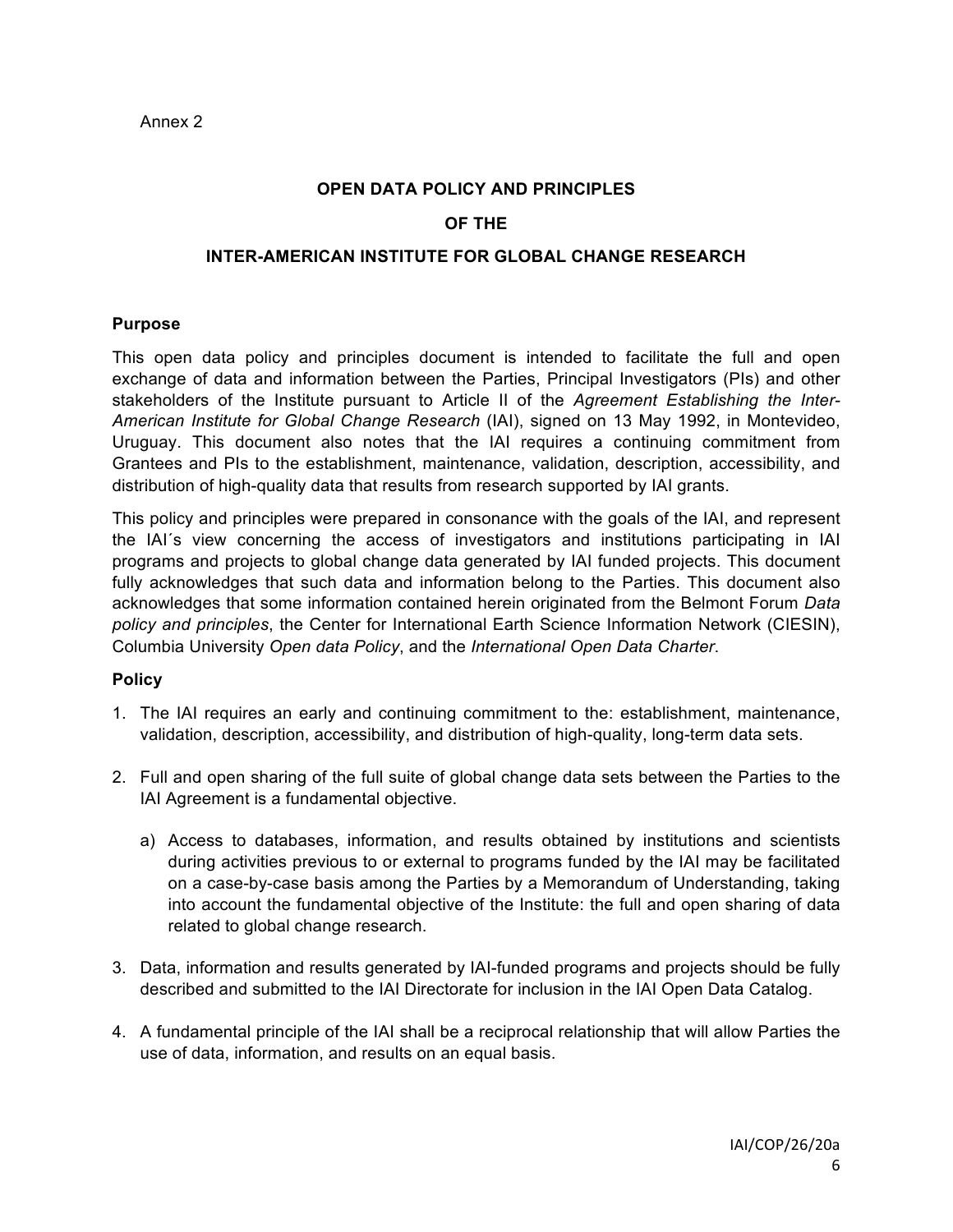- 5. Preservation of data needed for global change research is required. Procedures and criteria for setting priorities for data acquisition, retention, and purging should be developed by the Parties. The Scientific Advisory Committee (SAC), the Science Policy Advisory Committee (SPAC) in collaboration with the IAI Executive Director shall develop an Action Plan in order to achieve such preservation.
- 6. Principal investigators may request initial periods of exclusive data use. In each particular case, the Institute shall explicitly define the duration of the exclusive use period.
- 7. Data should be provided at the lowest possible cost to global change researchers in the interest of full and open exchange of data. This cost should be no more than the marginal cost of fulfilling a specific user request. Associates of the Institute should act to streamline administrative arrangements for exchanging data among researchers.
- 8. Data archives must include easily accessible information about the data holdings, including quality assessments, supporting ancillary information, and guidance for locating and obtaining the data.
- 9. International standards should be used to the greatest extent possible for media and for processing and exchange of data sets.

## **Principles**

- 10. Whenever possible, and as appropriate, data and information should be published according to the following principles:
	- a) Open by default:

Data should be open by definition unless otherwise specifically restricted due to privacy, security or other such criteria.

- b) Timely and comprehensive: Timeliness increases the value of the data. As much as possible data should be provided in its original, unmodified form.
- c) Accessible and usable:

Data should be described using metadata. Adherence to international metadata standards is strongly encouraged. Data should be machine readable. Data should be free of charge, under an open license, as appropriate and subject to national legislation.

- d) Comparable and interoperable: Data should adhere to international data and information exchange standards.
- e) Improved governance and citizen engagement: Data and information should be available to policy makers and the public to assist in the adoption of better informed public policies.